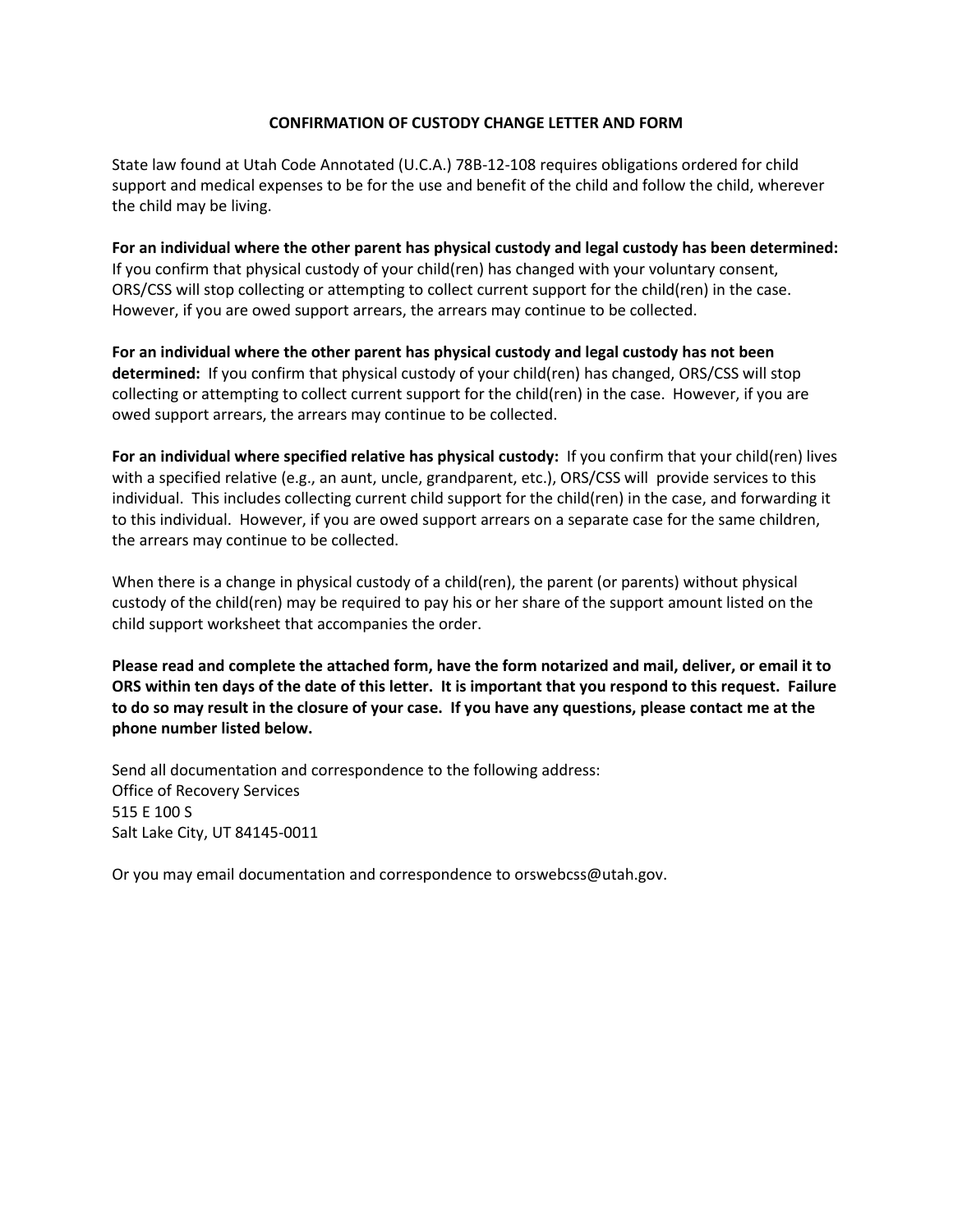RE: ORS Case No.: \_\_\_\_\_\_\_\_\_\_\_\_\_\_\_\_\_\_\_\_

**Please read and complete each question for the case listed above. Based on your answers, the following actions may occur:**

- **1) If you are receiving current child support payments for child(ren) who are not living with you, you may stop receiving payment; however if you are owed arrears, the arrears may continue to be collected; and,**
- **2) If your child(ren) is not living with you, you may be required to pay your portion of the monthly child support obligation in accordance with U.C.A. 78B-12-108.**
- 1. I confirm that the physical custody of my child(ren) listed below has changed . (Check "Yes" or  $"No".$

| a.             |  | $\Box$ YES $\Box$ NO |
|----------------|--|----------------------|
| $\mathsf{b}$ . |  | $\Box$ YES $\Box$ NO |
| c.             |  | $\Box$ YES $\Box$ NO |
| d.             |  | $\Box$ YES $\Box$ NO |
| e.             |  | $\Box$ YES $\Box$ NO |
| f.             |  | $\Box$ YES $\Box$ NO |
| g.             |  | $\Box$ YES $\Box$ NO |

2. I confirm that my child(ren) listed below is now living with the person identified below as of the following date:

|    | Living with: | Date: |
|----|--------------|-------|
| a. |              |       |
| b. |              |       |
| c. |              |       |
| d. |              |       |
| e. |              |       |
| f. |              |       |
| g. |              |       |
|    |              |       |

3. I believe my child(ren) will be living with the person named above for approximately (list days, weeks, months, years):

- Projected time period: a. \_\_\_\_\_\_\_\_\_\_\_\_\_\_\_\_\_\_\_\_\_\_\_\_\_\_\_\_\_\_\_\_\_\_\_\_\_\_\_\_\_\_\_\_\_\_\_\_\_\_\_\_\_\_\_\_\_\_\_\_\_\_\_\_\_\_\_\_\_\_\_\_\_ b. \_\_\_\_\_\_\_\_\_\_\_\_\_\_\_\_\_\_\_\_\_\_\_\_\_\_\_\_\_\_\_\_\_\_\_\_\_\_\_\_\_\_\_\_\_\_\_\_\_\_\_\_\_\_\_\_\_\_\_\_\_\_\_\_\_\_\_\_\_\_\_\_\_  $c.$   $\qquad \qquad \qquad \qquad$
- d.  $e.$   $\Box$ f.  $\blacksquare$  $g.$